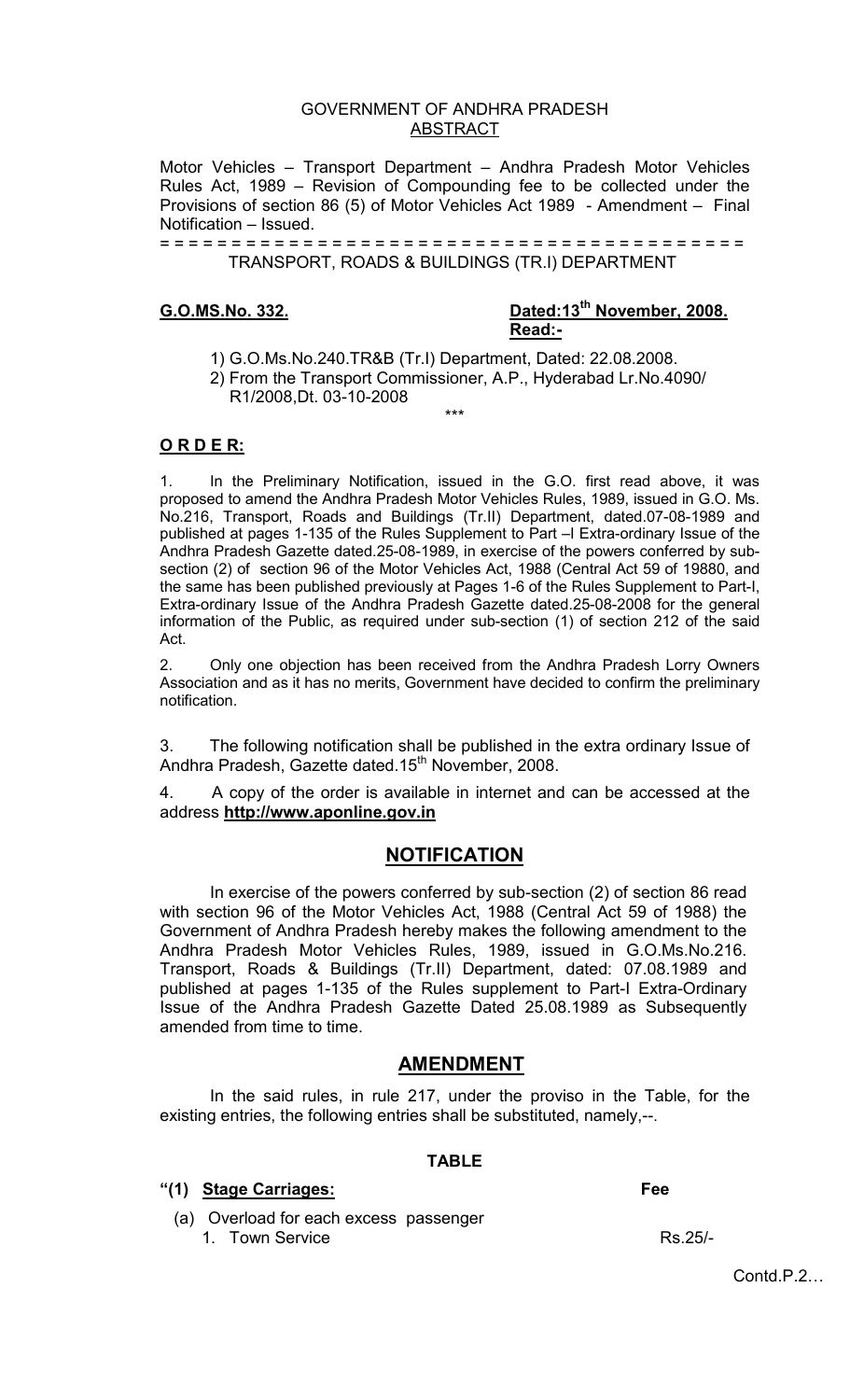2. Other than town services **RS.50/-** RS.50/-(b) Non adherence to the Schedule of timings Rs. 200/- Per Hour Proportionally. (c) Non-performance of Scheduled trips Rs. 500/-(d) Plying on a route not authorized by the permits Rs.5000/-(e) Plying without payment of Tax Rs.5000/-(f) Plying without valid insurance certificate Rs.3000/-(g) Plying without Fitness certificate Rs.5000/-(h) Not having a valid pollution Under control certificate Rs.2000/- (i) Allowing a person to drive a vehicle without a valid Driving Licence authorizing him to Drive the Vehicle. Rs.5000/-(j) Non-Maintenance of Spare bus as provided in Rule Rs.1000/-188 or as provided in the schemes of State Transport (per vehicle per Undertakings month or part thereof) (k) Long stoppage of Motor vehicle covered by stage carriage permits referred under to in Rule 187(2) of the said rule Rs.1000/-(I) Other offences Rs. 100 /- (per offence) **(2) (i) Heavy Goods vehicles:-**  (a) Over load Rs. 2000/ for the offence of over load+ Rs.100/- for every 100 Kgs of excess load. (b) Carrying excess persons than the Rs. 100/number permitted per passenger (c) Plying on a route not authorized by permit Rs.1000/-(d) Plying without payment of Tax Rs.1000/-(e) Plying without valid Insurance Rs.2000/-(f) Plying without fitness certificate Rs.5000/- (g) Allowing a person to drive a vehicle without a Valid Driving Licence & authorizing him to Drive the vehicle. Rs.5000/- (h) Carrying excess animals (1) In case of Big Animals, for every animal over and above the prescribed Rs.500/per animal. (2) In case of Small Animals, for every animal over and above the prescribed Rs.100/ per animal. (i) Not having a valid pollution under control certificate Rs.2000/-(i) Other Offences  $\overline{R}s$ . 50/- For each item of offence. **(ii)** For medium Goods vehicles The rates shall be  $\frac{1}{2}$  of the rates prescribed for heavy goods vehicles. **(iii) Light Goods Vehicles** The rates shall be 1/3rd of the rates prescribed for heavy goods vehicles. **(3)**. **Tractor Trailers** (a) Over-load Rs.50/-

Contd. P.3…

**//2//**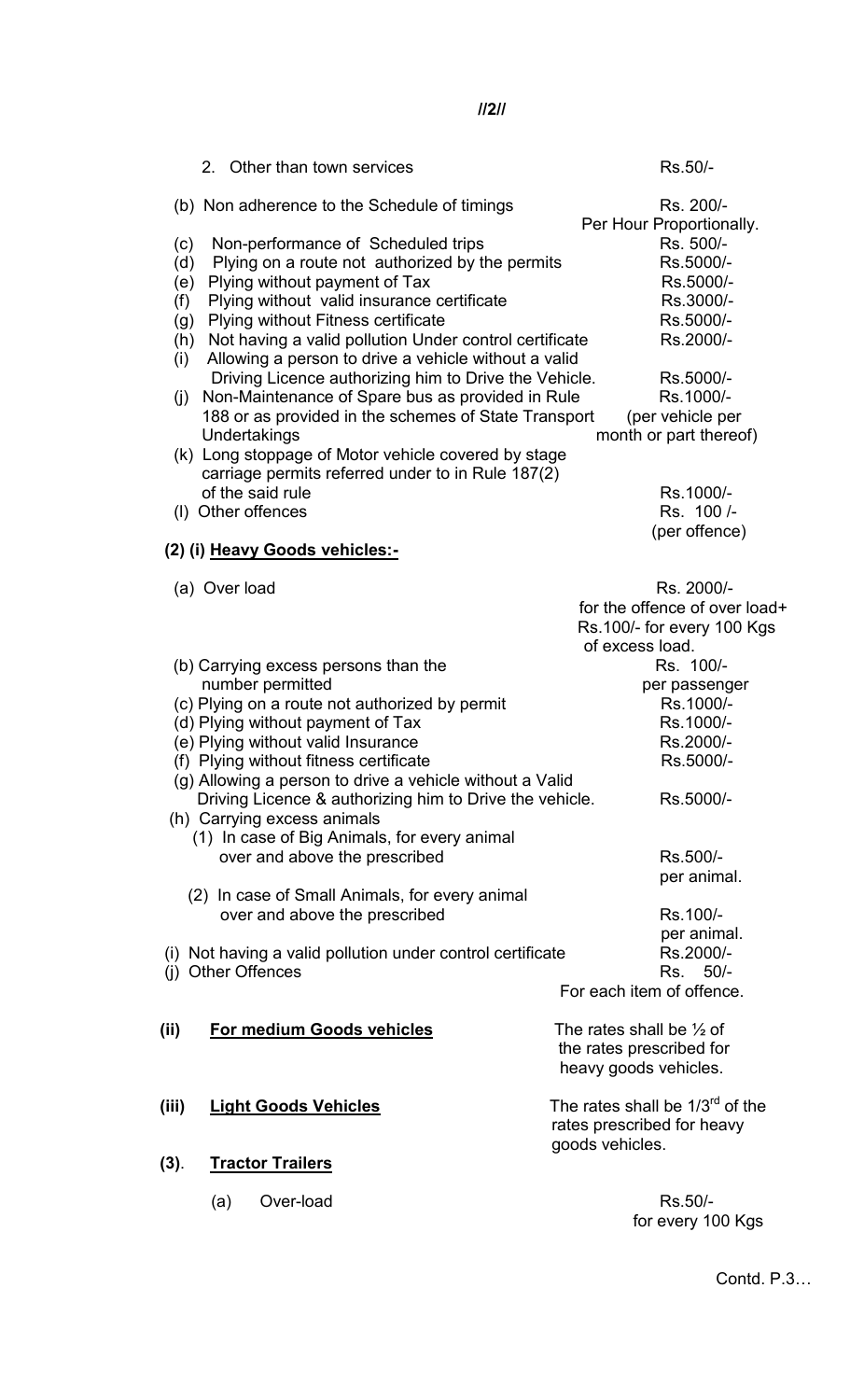| (b) | Carrying excess persons                                  | Rs. 30/-                  |
|-----|----------------------------------------------------------|---------------------------|
|     |                                                          |                           |
|     | than the number permitted                                | per person                |
| (c) | Plying on a route not                                    |                           |
|     | Authorized by permit                                     | Rs. 500/-                 |
| (d) | Plying without payment of tax                            | Rs.1000/-                 |
| (e) | Plying without valid insurance certificate               | Rs. 500/-                 |
| (f) | Plying without fitness certificate                       | Rs.1000/-                 |
| (g) | Allowing a person to drive a vehicle without             |                           |
|     | a valid Driving Licence authorizing him to drive         |                           |
|     | the vehicle.                                             | Rs.2000/-                 |
| h)  | Carrying excess animals                                  |                           |
|     | (1) In case of Big Animals, for every animal             |                           |
|     | over and above 2                                         | Rs.250/- per animal       |
|     | (2) In case of Small Animals, for every animal           |                           |
|     | over and above 10                                        | Rs.100/-per animal        |
| (i) | Plying without valid pollution under control certificate | Rs.500/-                  |
| (i) | Other offences                                           | Rs. 50/-                  |
|     |                                                          | per each item of offence. |
|     | (4) Contract Carriages :-                                |                           |
|     |                                                          |                           |
| (1) | <b>Contract Carriages above 13 Seats:-</b>               |                           |

//3//

# (a) Over Load- Rs.100/ for carrying every excess passenger (b) Plying on a route not authorized by permit Rs.2500/-(c) Plying without payment of Tax Rs.2500/-(d) Plying without valid insurance certificate Rs.2000/-(e) Plying without Fitness Certificate Rs.5000/- (f) Allowing a person to drive a vehicle without a valid Driving Licence authorizing him to drive the Vehicle **Rs.2500/-**(g) Plying without a valid pollution under control certificate Rs.2000/-<br>(h) Other Offences Rs.100/- $(h)$  Other Offences per each item of offence. **(ii) Maxi Cabs:-**

| (a)   | Over Load-                                                 | Rs.50/-                     |
|-------|------------------------------------------------------------|-----------------------------|
|       |                                                            | for every excess passenger. |
| (b)   | Plying on a route not authorized by permit                 | Rs.1250/-                   |
| (c)   | Plying without payment of Tax                              | Rs.1250/-                   |
| (d)   | Plying without valid insurance certificate                 | Rs.1000/-                   |
| (e)   | <b>Plying without Fitness Certificate</b>                  | Rs.2500/-                   |
| (f)   | Allowing a person to drive a vehicle without a             | Rs.1250/-                   |
|       | valid Driving Licence authorizing him to drive the Vehicle |                             |
| (g)   | Plying without valid pollution under control certificate   | Rs.1000/-                   |
| (h)   | <b>Other Offences</b>                                      | Rs.50/-                     |
|       |                                                            | per each item of offence    |
| (iii) | <b>Motor Cabs:-</b>                                        |                             |

| (a) | Over Load-                                 | Rs.50/-                    |
|-----|--------------------------------------------|----------------------------|
|     |                                            | for every excess passenger |
| (b) | Plying on a route not authorized by permit | Rs.1000/-                  |
| (c) | Plying without payment of Tax              | Rs.1000/-                  |
| (d) | Plying without valid insurance certificate | Rs.1000/-                  |
| (e) | <b>Plying without Fitness Certificate</b>  | Rs.1500/-                  |
|     |                                            |                            |

Contd. P.4…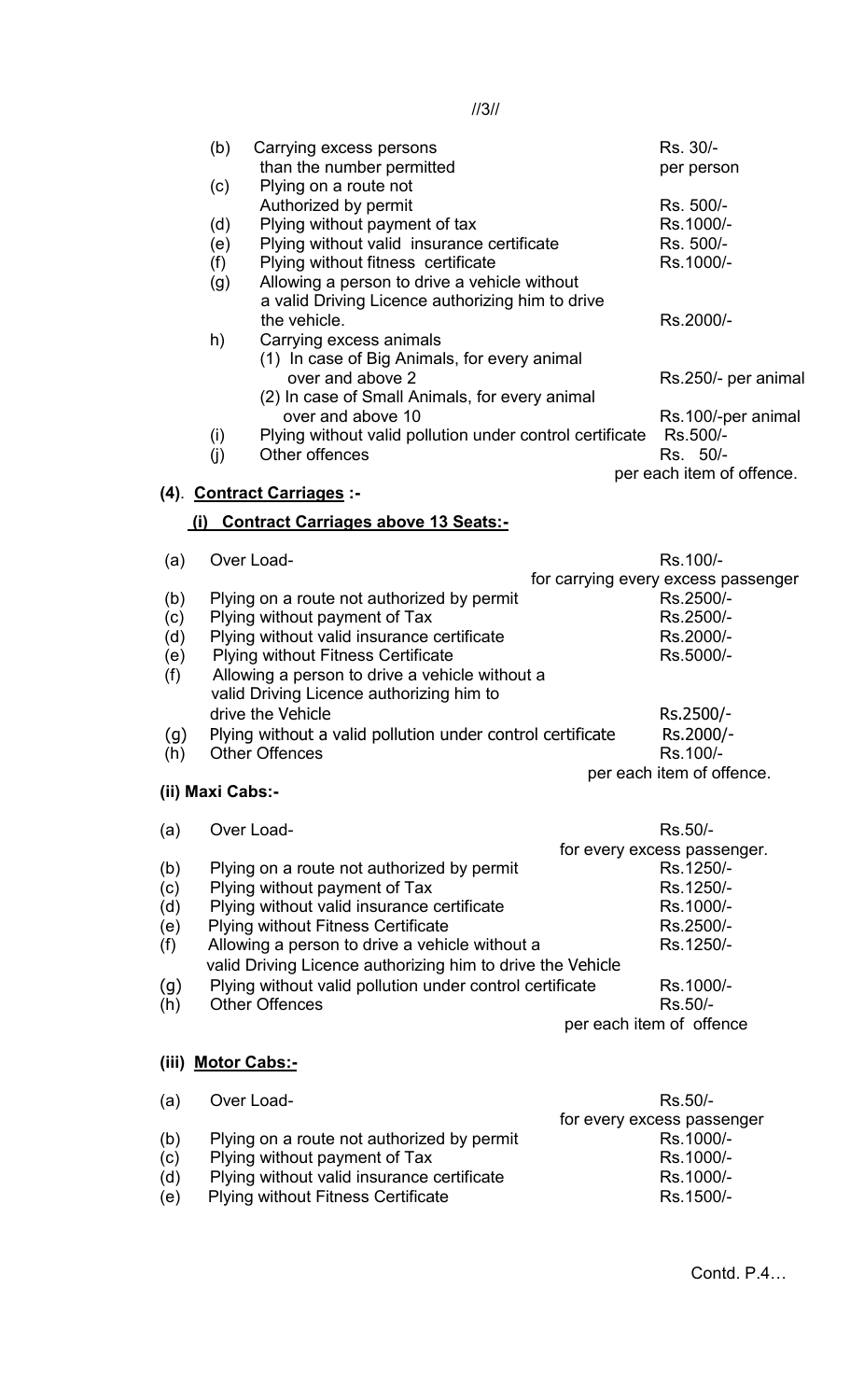//4//

| (f) | Allowing a person to drive a vehicle without a<br>valid Driving Licence authorizing him to |                          |
|-----|--------------------------------------------------------------------------------------------|--------------------------|
|     | drive the Vehicle                                                                          | Rs.1000/-                |
| (g) | Plying without valid pollution under control certificate                                   | Rs.750/-                 |
| (h) | <b>Other Offences</b>                                                                      | Rs. 50/-                 |
|     |                                                                                            | per each item of offence |

# **(iv) 3-Wheeled Contract Carriages of 3 Seats and above:-**

| (a) | Over Load-                                               | Rs.25/-                    |
|-----|----------------------------------------------------------|----------------------------|
|     |                                                          | for every excess passenger |
| (b) | Plying on a route not authorized by permit               | Rs.500/-                   |
| (c) | Plying without payment of Tax                            | Rs.250/-                   |
| (d) | Plying without valid insurance certificate               | Rs.250/-                   |
| (e) | <b>Plying without Fitness Certificate</b>                | Rs. 500/-                  |
| (f) | Allowing a person to drive a vehicle without a           |                            |
|     | valid Driving Licence authorizing him to                 |                            |
|     | drive the Vehicle                                        | Rs.500/-                   |
| (g) | Plying without valid pollution under control certificate | Rs. 300/-                  |
| (h) | <b>Other Offences</b>                                    | Rs. 25/-                   |
|     |                                                          | per each item of offence   |
|     | Educational Institution Duces.                           |                            |

# **5). Educational Institution Buses:-**

## **(i) Educational Institution Buses above 13 Seats:-**

| (a) | Over Load-                                                 | Rs.100/-                   |
|-----|------------------------------------------------------------|----------------------------|
|     |                                                            | for every excess passenger |
| (b) | Plying on a route not authorized by permit                 | Rs.2500/-                  |
| (c) | Plying without payment of Tax                              | Rs.2500/-                  |
| (d) | Plying without valid insurance certificate                 | Rs.1250/-                  |
| (e) | <b>Plying without Fitness Certificate</b>                  | Rs.5000/-                  |
| (f) | Allowing a person to drive a vehicle without a             | Rs.2500/-                  |
|     | valid Driving Licence authorizing him to                   |                            |
|     | drive the Vehicle                                          |                            |
| (g) | Plying without valid pollution under control certificate   | Rs.2000/-                  |
| (h) | <b>Other Offences</b>                                      | Rs.100/-                   |
|     |                                                            | per each item of offence   |
|     |                                                            |                            |
|     | (ii) Educational Institution Buses of 13 Seats and below:- |                            |
| (a) | Over Load-                                                 | Rs.50/-                    |
|     |                                                            | for every excess passenger |
| (b) | Plying on a route not authorized by permit                 | Rs.1250/-                  |
| (c) | Plying without payment of Tax                              | Rs.1250/-                  |
| (d) | Plying without valid insurance certificate                 | Rs.1250/-                  |
|     |                                                            |                            |

(e) Plying without Fitness Certificate Rs.2500/-<br>
(f) Allowing a person to drive a vehicle without a Rs.1250/- $(f)$  Allowing a person to drive a vehicle without a valid Driving Licence authorizing him to drive the vehicle (g) Plying without valid pollution under control certificate Rs.1000/-<br>(h) Other Offences Rs.50/- $(h)$  Other Offences

per each item of offence

**Contd.P.5…**